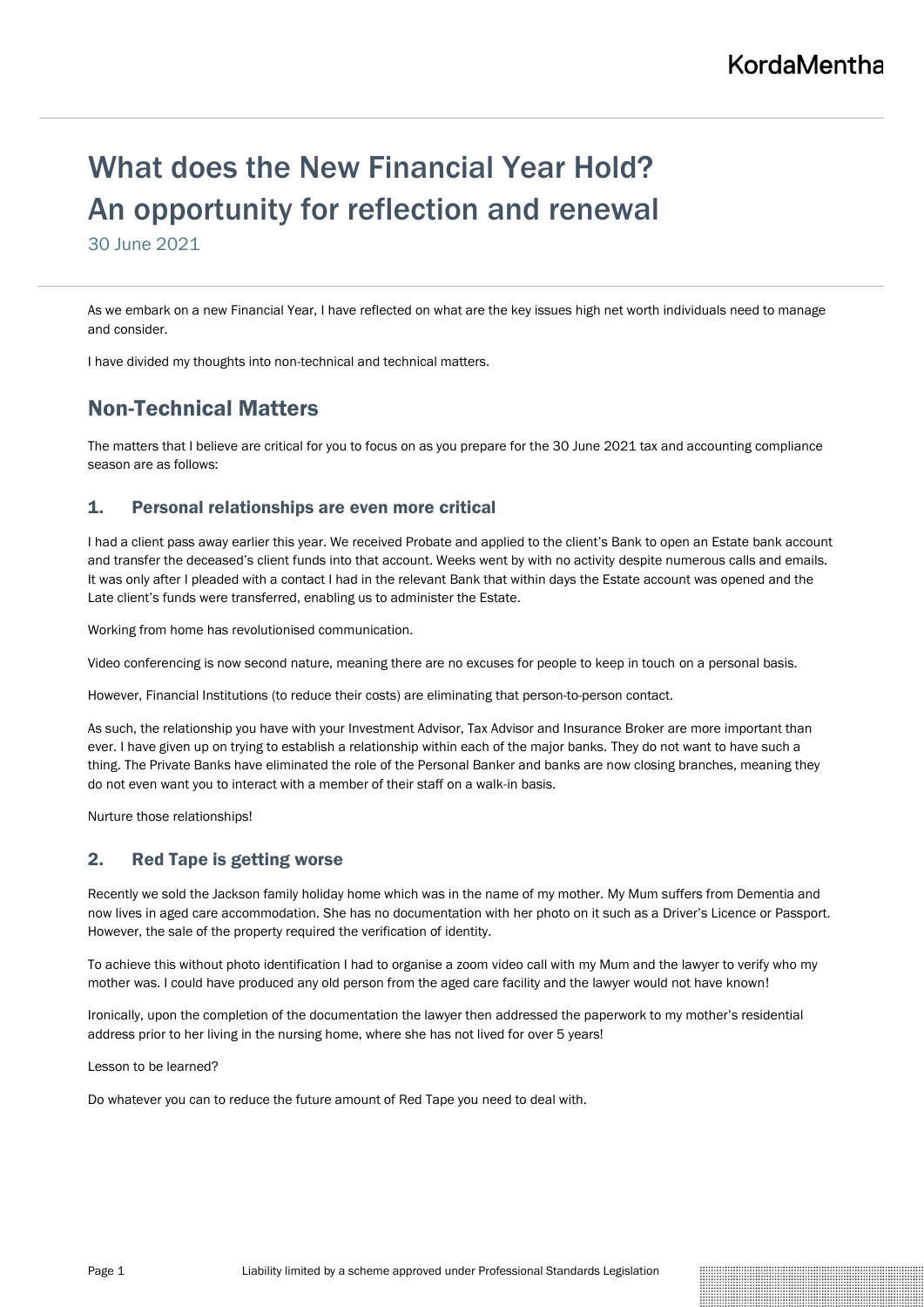# 3. Government will not support self-funded retirees

Governments at all levels and political persuasions have shown their true management capability during this pandemic.

From vaccine distribution to quarantine facilities and contact tracing, they have illustrated that they cannot be relied upon, and we need to fend for ourselves. The Royal Commission into Aged Care illustrated the deplorable state of Government support for our elderly. Funding the repayment of the COVID-19 Relief created debt which will certainly be shouldered by high income earners and those self-funded retirees. The Victorian State Government has already increased taxes associated with those holding properties. This will be the taste of many tax increases to come.

What does this mean?

You need to ensure that you do not rely on the Government to support you financially.

# 4. Transitioning the management of your personal finances

As you age, your ability and interest to keep abreast of issues associated with your personal finance strategy becomes more difficult. As such you need to have a personal financial management transition plan. The obvious person to manage the family's personal finances (if you cannot) is your spouse (if you have one).

However, are they interested and capable?

What about one of your children?

If neither are applicable or appropriate in your personal circumstances, have you identified a trusted independent advisor to manage these matters?

### 5. If you are not proactive in managing your personal finances no-one else will be

the professional services sector seems to be struggling with the concept of accountability these days, with people happy to hide behind emails and disclaimers.

Accordingly, you must:

- 1. have your own documented financial strategy;
- 2. review it regularly, and
- 3. proactively question your advisors as to its applicability and the need for amendment, reflecting any changes in Government regulation or your own financial situation.

# What does all this mean?

When reflecting on these matters, the key takes outs and action points I identify for you are as follows:

i. Make sure you have your key documents together in a secure place.

I developed a system via KordaMentha's share point documentation management software to electronically file copies of key client documents. I locate the originals in one central location either with the client or their Legal Advisor. If you do not have this original documentation when the time comes, refer red tape above!

### ii. Keep track of your key information

Again, key documentation such as insurance renewal notices, or the cost base of your capital assets should be filed electronically and reviewed regularly.

#### iii. Get ahead of the curve

Make sure you have identified a successor to manage your personal finances. Identify your longer-term accommodation plans. This might involve downsizing and/or ensuring that you have in-home help.

Organise Plan B whilst you have the mental capacity to do so.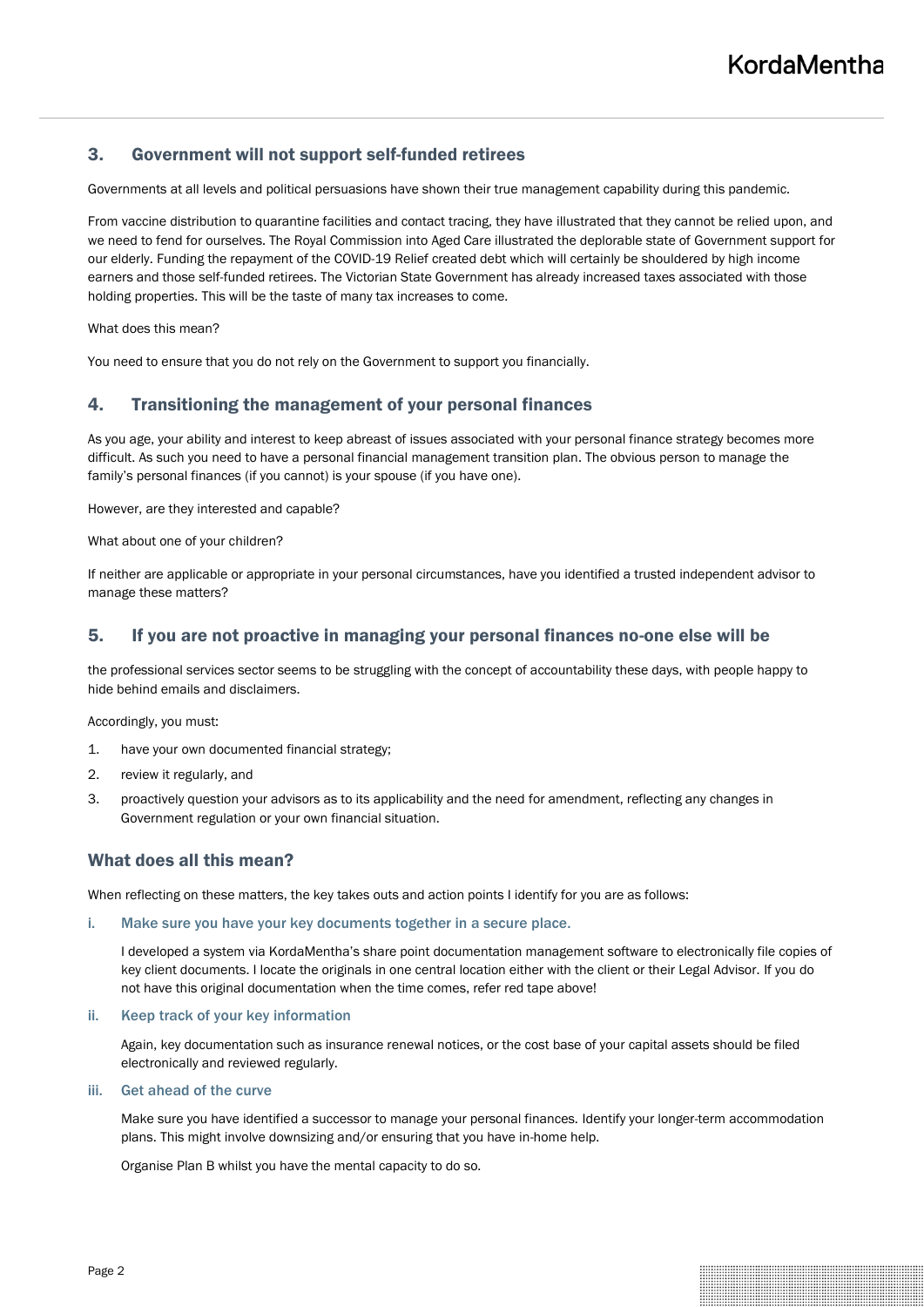### iv. Nurture those Key Financial Relationships

Advisory Firm Advisor Ratings annually surveys and reports on the Australian financial advice landscape.

Its 2020 report was recently released, identifying some interesting observations:

- 1. The pandemic has increased the demand for financial advice as it has amplified the value of such advice for consumers. Australians have taken more notice of their financial safety nets due to the Coronavirus.
- 2. Government regulations introduced post the Hayne Royal Commission has had the following impact:
	- a. It has increased operating costs for Advisors
	- b. It has reduced the number of Advisors in the marketplace. There has been a 26% decrease in advisor ranks over the last two years, and
	- c. It has created a tighter talent pool for the front and back-office expertise.

All these factors have contributed to a sharp rise in the cost of providing advice and advisors rationalising their client base.

3. Australia has entered the greatest transfer of wealth this country has ever seen. Over \$3.9 trillion will be transferred over the next 20 years from baby boomers to Generation X and Y family members. There are currently more 65-year-olds in Australia than one-year olds!

Baby boomers now represent 25% of the Australian population but over 55% of Australia's wealth.

These observations highlight again the need for focus on your key advisor relationships.

v. Ensure you have credentialled your key financial relationships with your personal financial management successor

When you no longer can personally manage your finances, you need to ensure that your Personal Financial Management successor understands:

- 1. who your key advisors are, and
- 2. the process to smoothly transition into a management role on your behalf.
- This will enable them to work seamlessly with the Advisors on your behalf.

### vi Regularly review your financial strategy

Your situation may change or regulations surrounding personal financial matters are updated. If you have a written personal financial management strategy, pull it out and review it as part of your 30 June 2021 tax and accounting compliance process.

If you do not have a written strategy, maybe it is time for you to get one…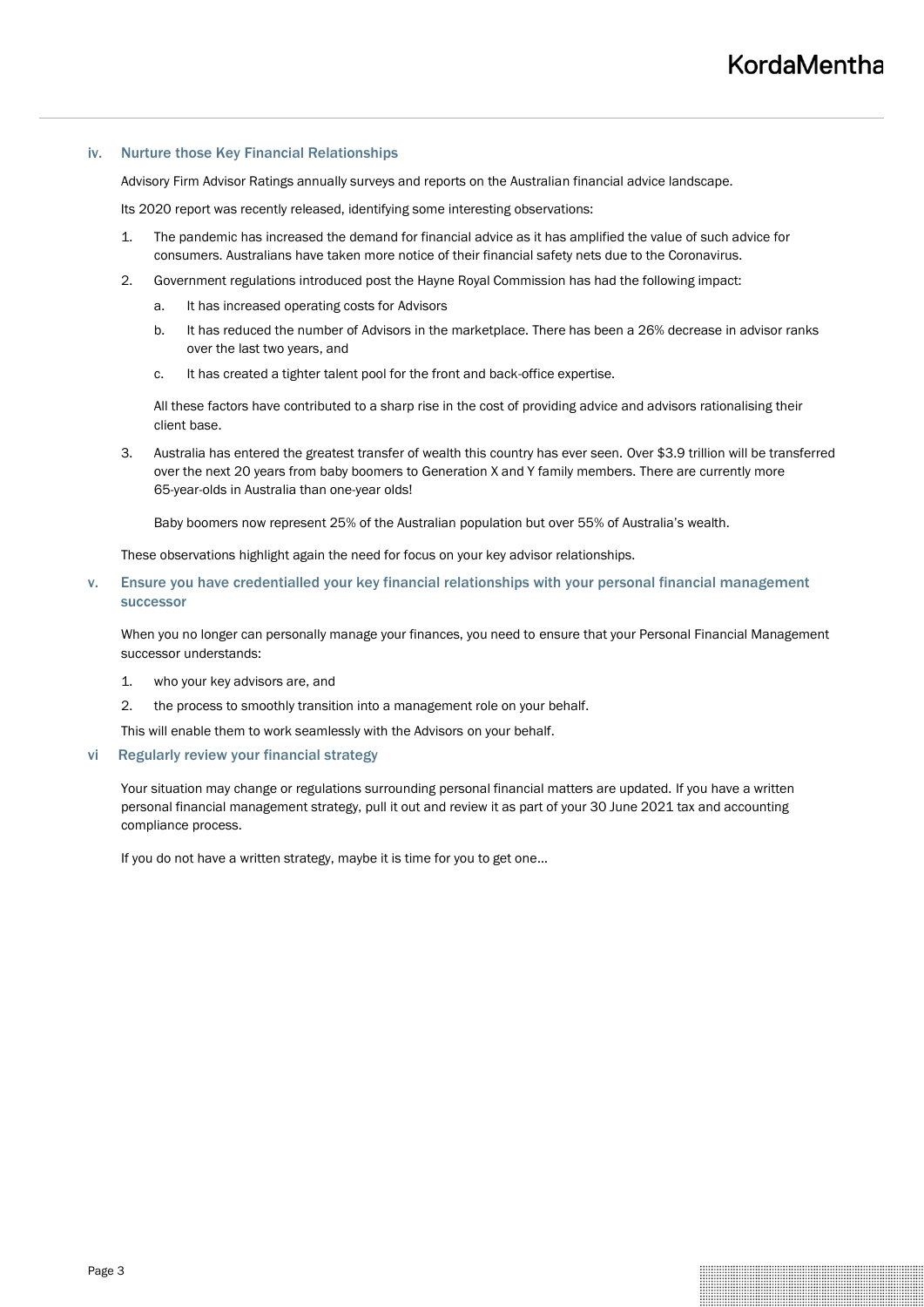# Technical Matters

# Superannuation Changes

### Increase in the number of members possible for Self-Managed Superannuation Funds

The Federal Government recently legislated that a Self-Managed Superannuation Fund ('SMSF') can now have up to six members. Previously the limit was four.

The obvious question is whether you should be adding children to your Fund as additional members?

I have mixed feelings on this.

Adding members means the new members must also be Co-Directors of your SMSF Trustee Company, or Co-Trustees of the Fund in their own right. This shares control with the new members and requires them to be involved in investment decisions, withdrawal and contribution matters and having a complete understanding of the financial position of the SMSF.

Conversely it could be an effective opportunity for you to transition management of the Fund by having one or more of your children join to help with the administration and management decisions. In addition, you could use it as a means of transitioning wealth by making non-concessional contributions on behalf of your children to assist them getting their member's balance up to the "sweet spot" of \$1.7 million. The money would be preserved in the Fund until aged 65 but could assist in their future retirement plans.

This decision is not one to rush into and it needs to be considered by reviewing your own circumstances.

As a reminder it is possible for a specific Superannuation Fund Financial Power of Attorney to step into your shoes as an SMSF Trustee Company Director if you lose capacity. This does not have to be a family member.

### Changes to Contribution and Withdrawal Rules

The following changes to superannuation contribution and withdrawal rules have been recently enacted:

- 1. The tax-deductible superannuation contribution limit increases from 1 July 2021 to \$27,500 per person per annum.
- 2. The non-concessional superannuation contribution increases to \$110,000 per annum, or \$330,000 every three years, using the *bring-forward* rule. The *bring-forward* rule and the ability to make non concessional contributions only applies if you have less than \$1.7 million in accrued superannuation benefits.
- 3. Those persons aged 65 and 66 are now eligible where they have a total superannuation balance under \$1.7 million to take advantage of the \$330,000 *bring-forward* rule.

### Change in Pension Rules

Minimum pension requirements from 1 July 2021 will continue to be 50% of the standard minimum withdrawal for the 30 June 2022 year. That is the percentage of your Pension account at 30 June 2021.

The minimum pension withdrawal therefore for the forthcoming financial year is as follows:

### Minimum Pension Withdrawal – 30 June 2022

| Age        | Minimum % withdrawal |
|------------|----------------------|
| Under 65   | 2.00%                |
| $65 - 74$  | 2.50%                |
| $75 - 79$  | 3.00%                |
| $80 - 84$  | 7.50%                |
| $85 - 89$  | 4.50%                |
| $90 - 94$  | 5.50%                |
| 95 or more | 7.00%                |